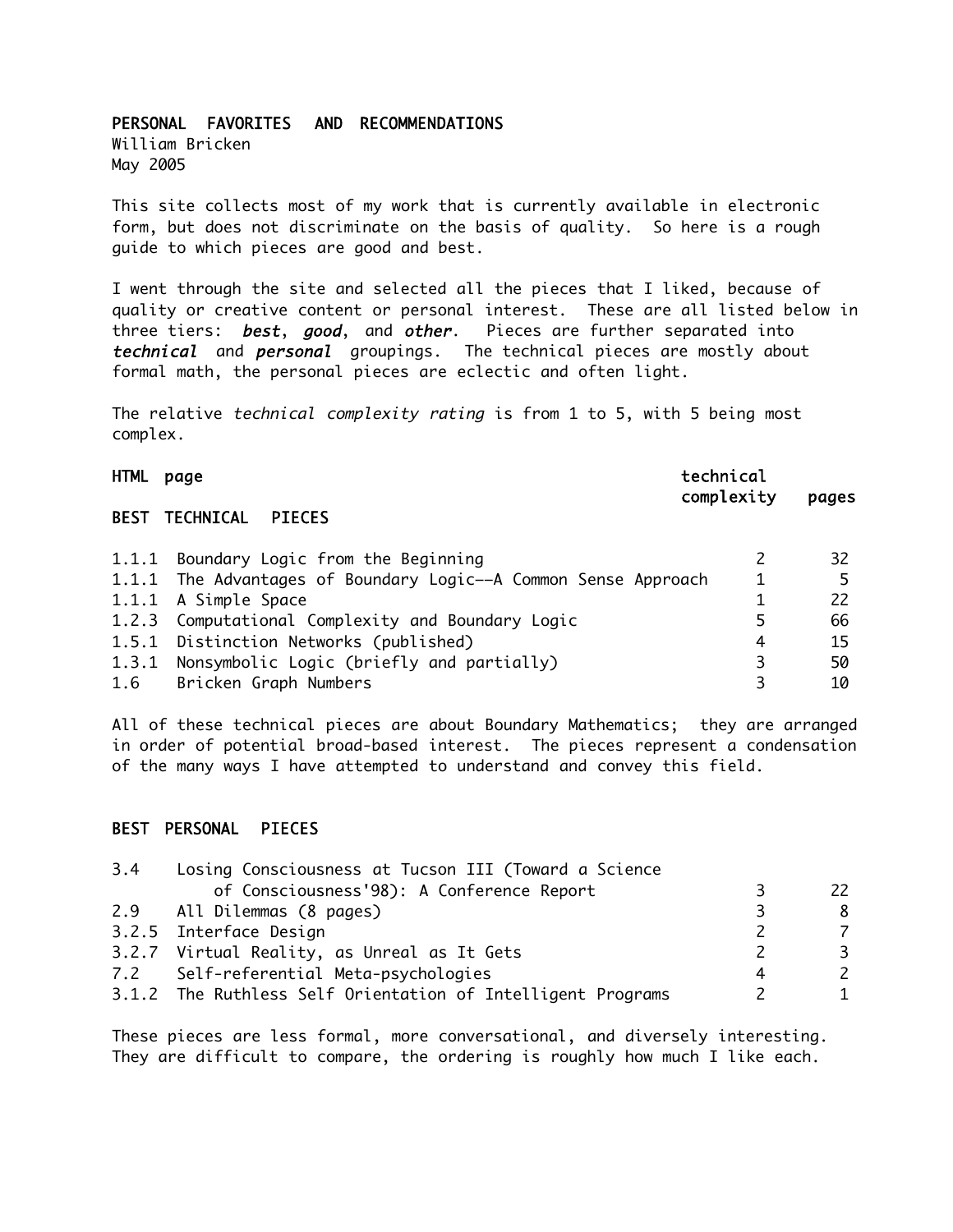| <b>HTML</b> | page                                                           | technical<br>complexity | pages |
|-------------|----------------------------------------------------------------|-------------------------|-------|
|             | <b>GOOD TECHNICAL</b><br><b>PIECES</b>                         |                         |       |
| 1.1         | The Canons of Formal Symbol Systems                            | 4                       |       |
| 3.1.2       | Entities                                                       | 3                       |       |
|             | 3.1.6 Thoughts about an Architecture for the Semantic Web      | 3                       | 14    |
| 3.2.1       | Virtual Reality: Directions of Growth (published)              | 2                       | 16    |
|             | 3.2.1 Inclusive Symbolic Environments (published)              | 3                       | 8     |
|             | 3.2.7 Dimensional Analysis of Media                            | 4                       | 9     |
|             | 3.2.7 The Varieties of Space                                   | 4                       |       |
|             | 3.3.4 Spatial Representation of Elementary Algebra (published) | 4                       | 14    |

All of these have had thought and refinement.

### GOOD PERSONAL PIECES

| 5.1.4 | Losp Synthesis System Summary Report: Value Propositions     | 4 | 2              |
|-------|--------------------------------------------------------------|---|----------------|
| 5.1.4 | Losp Synthesis System Summary Report: Technical Descriptions | 5 | 9              |
| 5.1.4 | Losp Synthesis System Summary Report: Empirical Results      | 5 | 8              |
| 1.8   | Tao Te Ching                                                 |   | 1              |
| 2.1   | Chapter Zero Exercises                                       |   | 4              |
| 2.1   | Timeline - Ages of Concepts and Symbols                      |   | 3              |
|       | 3.1.4 The Secret of Organization                             |   | 3              |
| 3.1.6 | Comments on Scott Kim's Thesis: Visual Interface             |   | 2              |
| 3.2.7 | Art                                                          |   | 1              |
| 3.3.2 | Computer Humanities                                          |   | $\mathsf{2}$   |
| 3.4   | The Evolution, Games and Learning Conference: Report         |   | 11             |
| 5.2   | We'r'VR                                                      |   | 3              |
| 7.2   | Time Redefinition                                            |   | $\overline{3}$ |
| 7.2   | Why I Want To Be a Professor                                 |   | $\mathsf{2}$   |
| 7.3   | The Fish                                                     |   | 6              |
| 7.6   | New Happy Face                                               |   |                |

The Losp pieces at the top summarize my recent technical work at BTC. The rest are mostly humor and interface design, ordered by index.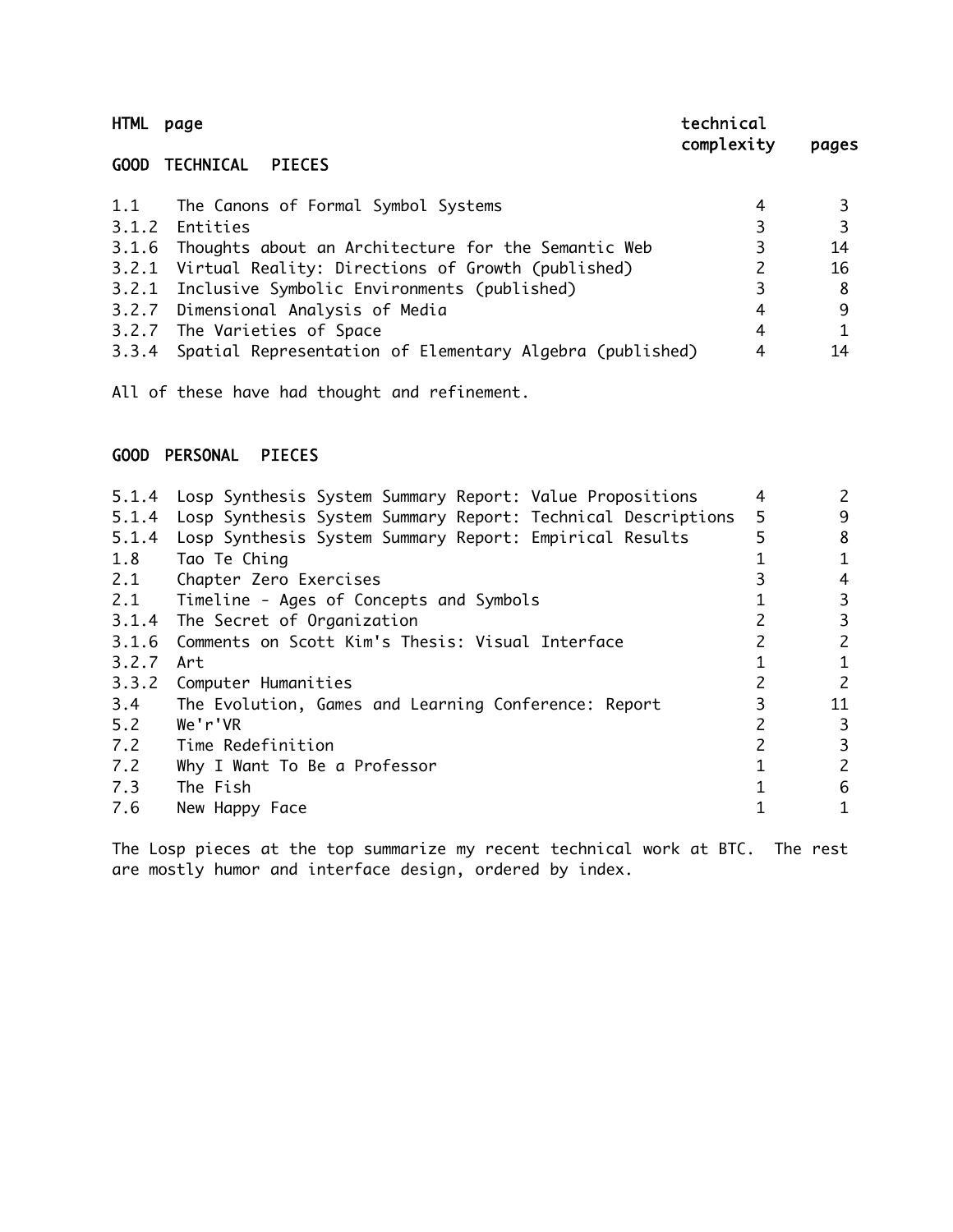| <b>HTML</b><br>page                                            | technical<br>complexity | pages        |
|----------------------------------------------------------------|-------------------------|--------------|
| OTHERS -- TECHNICAL,<br><b>ESOTERIC</b>                        |                         |              |
| 1.1.2 Symmetry in Boolean Functions, Egs for 2 and 3 Variables | 5                       | 12           |
| 1.2.1 Generalization of Pervasion                              | 5                       | 4            |
| 1.2.1 Distribution Is Not Axiomatic                            | 4                       | 8            |
| 1.4.2 Pun-Encoded CM85A Circuit Schematics                     | 4                       | 43           |
| 1.5.2 BILD Engine Simulator Code                               | 5                       | <sup>2</sup> |
| 1.6 James Numbers                                              | 5                       | 16           |
| 1.6<br>The James Imaginary                                     | 5                       | 36           |
| 3.2.2.1 The VEOS Project (with Geoff Coco) (published)         | $\overline{4}$          | 29           |
| 3.2.3 Overview of Interactive Software Tools                   | $\overline{c}$          | 10           |
| 3.2.1 Extended Abstract:                                       |                         |              |
| A Formal Foundation for Cyberspace (published)                 | 4                       | 4            |
| 2.3 Comments on LISP                                           | 4                       | 4            |
| 2.5<br>Versions of Factorial                                   | 4                       | 4            |
| 2.6<br>Formal Symbol Systems                                   | 4                       |              |
| 2.10.2 The Structure of a Cube                                 | 5                       | 4            |
| 3.2.6 Coordination of Multiple Patrons in Virtual Space        | 3                       | 4            |
| 3.2.7<br>Digital Flagship Think Piece                          | 2                       | 4            |

I like these pieces, but they are quite focused on esoteric technical subjects.

### OTHERS -- MAINLY PERSONAL INTEREST

| 2.6   | Interesting Books on Human Psychology                                |              | 2            |
|-------|----------------------------------------------------------------------|--------------|--------------|
|       | 3.2.1 Exploring Virtual Reality in Cyberspace                        |              | 2            |
|       | 3.2.3 The Software Projects                                          | 3            | 14           |
|       | 3.2.8 Hip, Hype, Hope--The Three Faces of Virtual Worlds (published) |              |              |
|       | (Siggraph'90 Panel with Warren Robinette, Jaron Lanier,              |              |              |
|       | myself, Esther Dyson, Timothy Leary, John Perry Barlow)              | $\mathsf{Z}$ | 9[46]        |
|       | 5.1.2 Strategic Principles                                           |              | 2            |
|       | 5.1.2 What We Have Done Bullets                                      |              | 5            |
|       | 5.1.3 Technical Description of Losp/Pun                              | 3            | $\mathsf{Z}$ |
|       | 5.1.5 Problems Solved (from an engineering perspective)              |              |              |
| 5.4   | Selling Mathematics                                                  |              | 3            |
| 5.4   | Preliminary Technical Evaluation of Mathematica                      |              | 3            |
| 6.1   | Six-Page Complete Resume                                             | 3            | 6            |
| 6.4   | Student Comments on SPOT Response Sheets                             | 2            | 13           |
| 7.1.4 | Internal Management                                                  |              |              |
| 7.2   | Why It Is Hard to Publish                                            |              | 5            |
| 8.3   | Paauilo House in Hawaii                                              |              |              |
| 10    | Editorial Policies                                                   |              | 4            |
|       |                                                                      |              |              |

All of these have some personal attachment, either large projects or interesting people or something that tickles my fancy.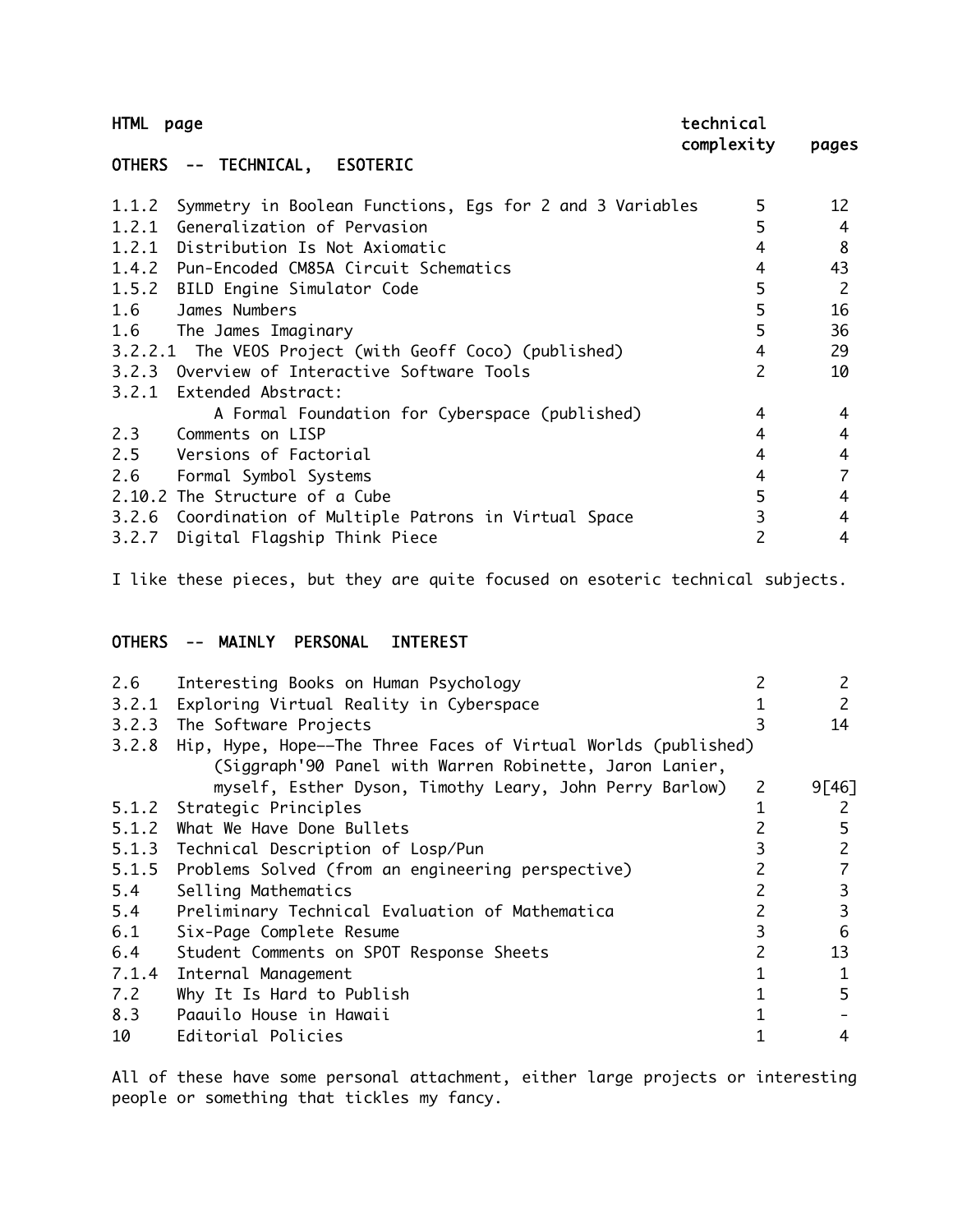## TECHNICAL PIECES ARRANGED BY TOPIC

Here, all technical pieces are grouped together and arranged by technical topic. Personal pieces follow.

| HTML     | page                                                            | technical<br>complexity | pages |
|----------|-----------------------------------------------------------------|-------------------------|-------|
| Boundary | Logic                                                           |                         |       |
| 1.1.1    | Boundary Logic from the Beginning                               |                         | 32    |
|          | 1.1.1 The Advantages of Boundary Logic--A Common Sense Approach |                         |       |
| 1.1.1    | A Simple Space                                                  |                         | 22    |
|          | 1.2.1 Generalization of Pervasion                               |                         | 4     |
| 1.2.1    | Distribution Is Not Axiomatic                                   | 4                       | 8     |
|          | 1.2.3 Computational Complexity and Boundary Logic               | 5                       | 66    |
|          | 1.4.2 Pun-Encoded CM85A Circuit Schematics                      | 4                       | 43    |

1.5.1 Distinction Networks (published) 4 15 1.5.2 BILD Engine Simulator Code 5 2

# Boundary Math

| 1.1 | The Canons of Formal Symbol Systems                            |    | 3  |
|-----|----------------------------------------------------------------|----|----|
|     | 1.1.2 Symmetry in Boolean Functions, Eqs for 2 and 3 Variables | 5  | 12 |
|     | 1.3.1 Nonsymbolic Logic (briefly and partially)                | 3. | 50 |
| 1.6 | Bricken Graph Numbers                                          | 3  | 10 |
| 1.6 | James Numbers                                                  |    | 16 |
| 1.6 | The James Imaginary                                            | 5  | 36 |
|     | 3.3.4 Spatial Representation of Elementary Algebra (published) | 4  | 14 |

## Virtual Reality

| 2.10.2 The Structure of a Cube                          |   |    |
|---------------------------------------------------------|---|----|
| 3.2.1 Virtual Reality: Directions of Growth (published) |   | 16 |
| 3.2.1 Inclusive Symbolic Environments (published)       |   | 8  |
| 3.2.1 Extended Abstract:                                |   |    |
| A Formal Foundation for Cyberspace (published)          | 4 | 4  |
| 3.2.2.1 The VEOS Project (with Geoff Coco) (published)  | 4 | 29 |
| 3.2.3 Overview of Interactive Software Tools            |   | 10 |
| 3.2.6 Coordination of Multiple Patrons in Virtual Space |   | 4  |
| 3.2.7 Digital Flagship Think Piece                      |   | 4  |
| 3.2.7 The Varieties of Space                            |   |    |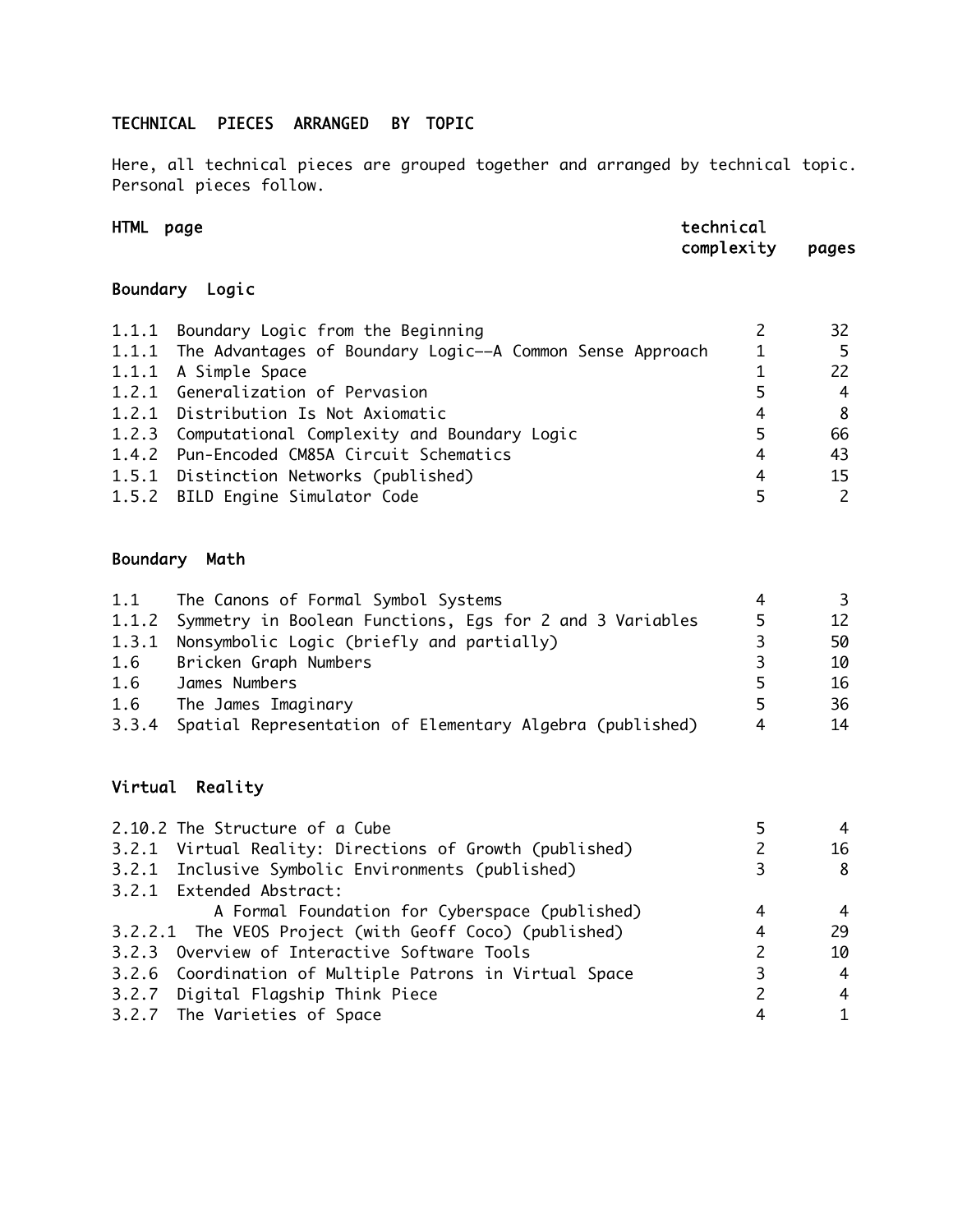| HTML page      |                                  | technical<br>complexity | pages |
|----------------|----------------------------------|-------------------------|-------|
|                | Software Design and Other Topics |                         |       |
| 2.3            | Comments on LISP                 | 4                       | 4     |
| 2.5            | Versions of Factorial            | 4                       | 4     |
| 2.6            | Formal Symbol Systems            | 4                       |       |
| 3 1 2 Fntities |                                  |                         |       |

3.1.2 Entities 3<br>3.1.6 Thoughts about an Architecture for the Semantic Web 3<br>3.2.7 Dimensional Analysic of Madic 3.1.6 Thoughts about an Architecture for the Semantic Web 3<br>3.2.7 Dimensional Analysis of Media 3.2.7 Dimensional Analysis of Media 4 9

## PERSONAL PIECES ARRANGED BY TOPIC

## Boundary Math Applied to EDA, and BTC

| 1.2 | An Overview of the Losp Deductive Engine                           |     | 6  |
|-----|--------------------------------------------------------------------|-----|----|
| 1.5 | Bit-stream Circuit Simulation                                      |     | 7  |
|     | 1.5.3 Place-and-Route Layout Diagrams                              |     | 9  |
|     | 1.5.3 Place-and-Route Description and Examples                     | 5   | 17 |
|     | 5.1.2 Strategic Principles                                         |     | 2  |
|     | 5.1.2 What We Have Done Bullets                                    |     | 5  |
|     | 5.1.3 Technical Description of Losp/Pun                            |     | 2  |
|     | 5.1.4 Losp Synthesis System Summary Report: Value Propositions     | 4   | 2  |
|     | 5.1.4 Losp Synthesis System Summary Report: Technical Descriptions | - 5 | 9  |
|     | 5.1.4 Losp Synthesis System Summary Report: Empirical Results      |     | 8  |
|     | 5.1.5 Problems Solved (from an engineering perspective)            |     | 7  |
|     |                                                                    |     |    |

# Virtual Reality

|           | 3.2.1 Exploring Virtual Reality in Cyberspace              |          |
|-----------|------------------------------------------------------------|----------|
|           | 3.2.7 Virtual Reality, as Unreal as It Gets                |          |
| 3.2.7 Art |                                                            |          |
|           | 3.2.8 Hip, Hype, Hope -- The Three Faces of Virtual Worlds |          |
|           | (published) (Siggraph'90 Panel: Warren Robinette,          |          |
|           | Jaron Lanier, myself, Esther Dyson, Timothy Leary,         |          |
|           | John Perry Barlow)                                         | 9 [ 46 ] |
| 5.2       | We'r'VR                                                    |          |